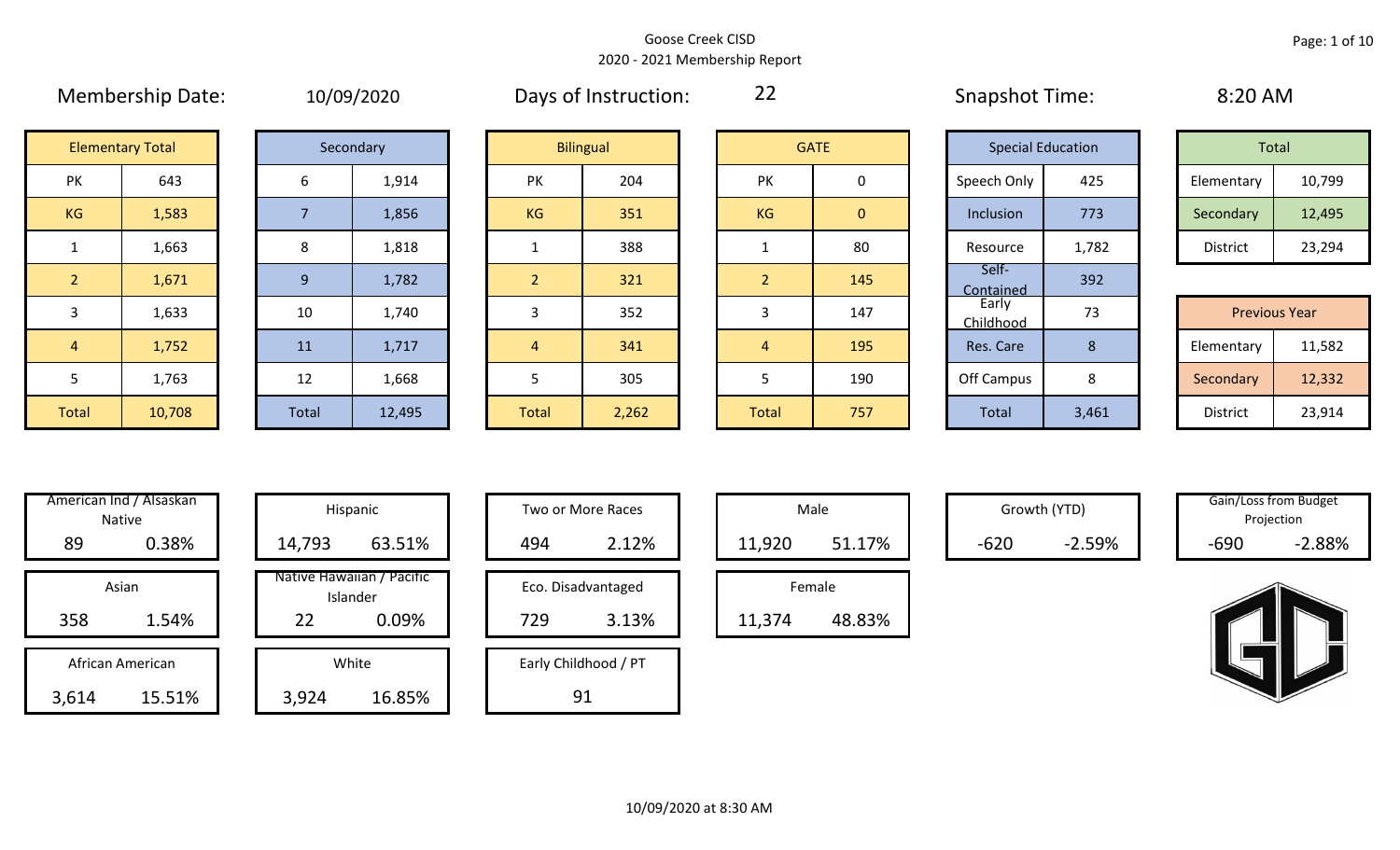| 10/09/2020<br>Date | <b>PK</b>              |                |              | KG          |                |                |                | 2     |                |                | 3                 |                |                         | 4            |                |                         | 5              |                |              | Campus Totals | Early        | Spec.    | Total | $19 - 20$ | $20 - 21$ | Capacity   |     |
|--------------------|------------------------|----------------|--------------|-------------|----------------|----------------|----------------|-------|----------------|----------------|-------------------|----------------|-------------------------|--------------|----------------|-------------------------|----------------|----------------|--------------|---------------|--------------|----------|-------|-----------|-----------|------------|-----|
|                    |                        | GenEd BilEd    |              | GenEd BilEd |                | GenEd          | <b>BilEd</b>   | GenEd | <b>BilEd</b>   |                | Total GenEd BilEd |                |                         | Total GenEd  | <b>BilEd</b>   | Total                   | GenEd BilEd    |                | <b>Total</b> | GenEd         | <b>BilEd</b> | Child    | Prog  |           |           | Projection |     |
|                    | Teachers               | 2              | 1            | 4           | 2              | 4              | $\overline{2}$ | 4     | $\overline{2}$ | 6              | 4                 | 2              | 6                       |              | 2              | 6                       |                | 1              | 5.           | 26            | 12           |          |       |           |           |            |     |
| Alamo              | Students               | 26             | 14           | 71          | 25             | 79             | 24             | 77    | 23             | 100            | 92                | 21             | 113                     | 85           | 21             | 106                     | 81             | 18             | 99           | 511           | 146          | 0        | 49    | 706       | 783       | 773        | 850 |
|                    | <b>Available Seats</b> | 18             | 8            | 17          | 19             | 9              | 20             | 11    | 21             | 32             | -4                | 23             | 19                      | 3            | 23             | 26                      | 19             | $\overline{7}$ | 26           |               |              |          |       |           |           |            |     |
|                    | Teachers               | $\overline{2}$ | 1            | 3           | $\overline{2}$ | $\overline{3}$ | $\overline{2}$ | 3     | $\overline{2}$ | 5              | 3                 | $\overline{2}$ | 5                       | $\mathbf{3}$ | 2              | 5                       | 3              | $\overline{2}$ | 5            | 20            | 13           |          |       |           |           |            |     |
| Ashbel<br>Smith    | Students               | 27             | 22           | 52          | 22             | 62             | 29             | 71    | 24             | 95             | 67                | 32             | 99                      | 74           | 24             | 98                      | 64             | 33             | 97           | 417           |              | 0        | 34    | 637       | 708       | 660        | 924 |
|                    | <b>Available Seats</b> | 17             | 0            | 14          | 22             | $\overline{4}$ | 15             | -5    | 20             | 15             | $-1$              | 12             | 11                      | -8           | 20             | 12                      | 11             | 17             | 28           |               | 186          |          |       |           |           |            |     |
|                    | Teachers               | 1              |              | 4           | 2              | 4              | 2              | 4     | 2              | 6              | 4                 | $\overline{2}$ | 6                       | 5            | 2              | 7                       | 4              | 1              | 5            | 26            | 12           |          |       |           |           |            |     |
| Austin             | Students               | 21             | 10           | 68          | 32             | 76             | 28             | 90    | 27             | 117            | 72                | 34             | 106                     | 105          | 35             | 140                     | 88             | 32             | 120          | 520           |              | 0        | 10    | 728       | 769       | 772        | 814 |
|                    | <b>Available Seats</b> | 1              | 12           | 20          | 12             | 12             | 16             | $-2$  | 17             | 15             | 16                | 10             | 26                      | 5            | 9              | 14                      | 12             | $-7$           | 5.           |               | 198          |          |       |           |           |            |     |
|                    | Teachers               | $\overline{2}$ | 1            | 5           | $\overline{2}$ | 5              | $\overline{2}$ | 5     | 1              | 6              | 4                 | $\overline{2}$ | 6                       | 6            | 1              | $\overline{7}$          | 5              | 1              | 6            | 32            | 10           |          |       |           |           |            |     |
| <b>Banuelos</b>    | <b>Students</b>        | 31             | 14           | 111         | 20             | 108            | 29             | 106   | 18             | 124            | 95                | 25             | 120                     | 121          | 17             | 138                     | 108            | 17             | 125          |               |              | 0        | 11    | 831       | 881       | 833        | 850 |
|                    | <b>Available Seats</b> | 13             | 8            | $-1$        | 24             | $\overline{2}$ | 15             | 4     | $\overline{4}$ | 8              | $-7$              | 19             | 12                      | 11           | 5              | 16                      | 17             | 8              | 25           | 680           | 140          |          |       |           |           |            |     |
|                    | Teachers               | $\overline{2}$ | $\mathbf{1}$ | 5           | 1              | 5              | 1              | 4     | 1              | 5              | 5                 | $\overline{2}$ | $\overline{\mathbf{z}}$ | 5            | 2              | $\overline{\mathbf{z}}$ | 5              | $\mathbf{1}$   | 6            | 31            | 9            |          |       |           |           |            |     |
| Bowie              | Students               | 31             | 11           | 91          | 20             | 84             | 25             | 88    | 20             | 108            | 87                | 24             | 111                     | 100          | 21             | 121                     | 115            | 7              | 122          |               |              | O        | 24    | 748       | 832       | 783        | 880 |
|                    | <b>Available Seats</b> | 13             | 11           | 19          | $\overline{2}$ | 26             | $-3$           | 0     | $\overline{2}$ | $\overline{2}$ | 23                | 20             | 43                      | 10           | 23             | 33                      | 10             | 18             | 28           | 596           | 128          |          |       |           |           |            |     |
|                    | <b>Teachers</b>        | $\overline{2}$ | $\mathbf{1}$ | 3           | $\overline{2}$ | $\overline{a}$ | $\overline{2}$ | 4     | 1              | 5              | 4                 |                | 5                       | Δ            | $\mathbf{1}$   | 5                       | $\overline{a}$ | $\overline{2}$ | 6            | 25            | 10           |          |       |           |           |            |     |
| Carver             | <b>Students</b>        | 26             | 8            | 54          | 38             | 67             | 42             | 68    | 26             | 94             | 77                | 27             | 104                     | 74           | 19             | 93                      | 80             | 28             | 108          |               |              | 0        | 14    | 648       | 735       | 723        | 836 |
|                    | <b>Available Seats</b> | 18             | 14           | 12          | 6              | 21             | $\overline{2}$ | 20    | $-4$           | $-1$           | 11                | $-5$           | 6                       | 14           | $\overline{3}$ | 17                      | 20             | 22             | 42           | 446           | 188          |          |       |           |           |            |     |
|                    | Teachers               | $\overline{2}$ | 1            | 5           | 0              | 6              | $\mathbf{0}$   | 6     | 0              | 6              | 5                 | 0              | 5                       | 6            | 0              | 6                       | 5              | 0              | 5.           | 35            | $\mathbf{1}$ |          |       |           |           |            |     |
| Clark              | Students               | 22             | 10           | 96          | 0              | 114            | $\mathbf{0}$   | 110   | 0              | 110            | 87                | 0              | 87                      | 121          | 0              | 121                     | 132            | 0              | 132          |               |              | 2        | 29    | 723       | 714       | 708        | 850 |
|                    | <b>Available Seats</b> | 22             | 12           | 14          | 0              | 18             | 0              | 22    | 0              | 22             | 23                | 0              | 23                      | 11           | 0              | 11                      | $-7$           | $\mathbf 0$    | $-7$         | 682           | 10           |          |       |           |           |            |     |
|                    | Teachers               | 1              | 1            | 4           | $\overline{2}$ | $\overline{3}$ | $\overline{2}$ | 5     | $\overline{2}$ | $\overline{7}$ | 4                 |                | 5                       | 4            | 1              | 5                       | 5              | 1              | 6            | 26            | 10           |          |       |           |           |            |     |
| Crockett           | <b>Students</b>        | 15             | 13           | 76          | 32             | 64             | 22             | 84    | 26             | 110            | 77                | 10             | 87                      | 77           | 21             | 98                      | 99             | 22             | 121          |               |              | $\Omega$ | 11    | 649       | 704       | 695        | 638 |
|                    | <b>Available Seats</b> | $\overline{7}$ | 9            | 12          | 12             | $\overline{2}$ | 22             | 26    | 18             | 44             | 11                | 12             | 23                      | 11           | $\mathbf{1}$   | 12                      | 26             | $\overline{3}$ | 29           | 492<br>146    |              |          |       |           |           |            |     |
|                    | <b>Teachers</b>        | $\overline{2}$ | 1            | 4           | 1              | 4              | $\mathbf{1}$   | 4     | 1              | 5              | 4                 | $\mathbf{1}$   | 5                       | 5            | $\mathbf{1}$   | 6                       | 4              | $\mathbf{1}$   | 5.           | 27            |              |          |       |           |           |            |     |
| <b>DeZavala</b>    | Students               | 37             | 11           | 90          | 13             | 79             | 20             | 83    | 12             | 95             | 80                | 21             | 101                     | 93           | 16             | 109                     | 89             | 11             | 100          |               |              | 0        | 3     | 658       | 674       | 670        | 924 |
|                    | <b>Available Seats</b> | $\overline{7}$ | 11           | $-2$        | 9              | 9              | $\overline{2}$ | 5     | 10             | 15             | 8                 |                | 9                       | 17           | 6              | 23                      | 11             | 14             | 25           | 551           | 104          |          |       |           |           |            |     |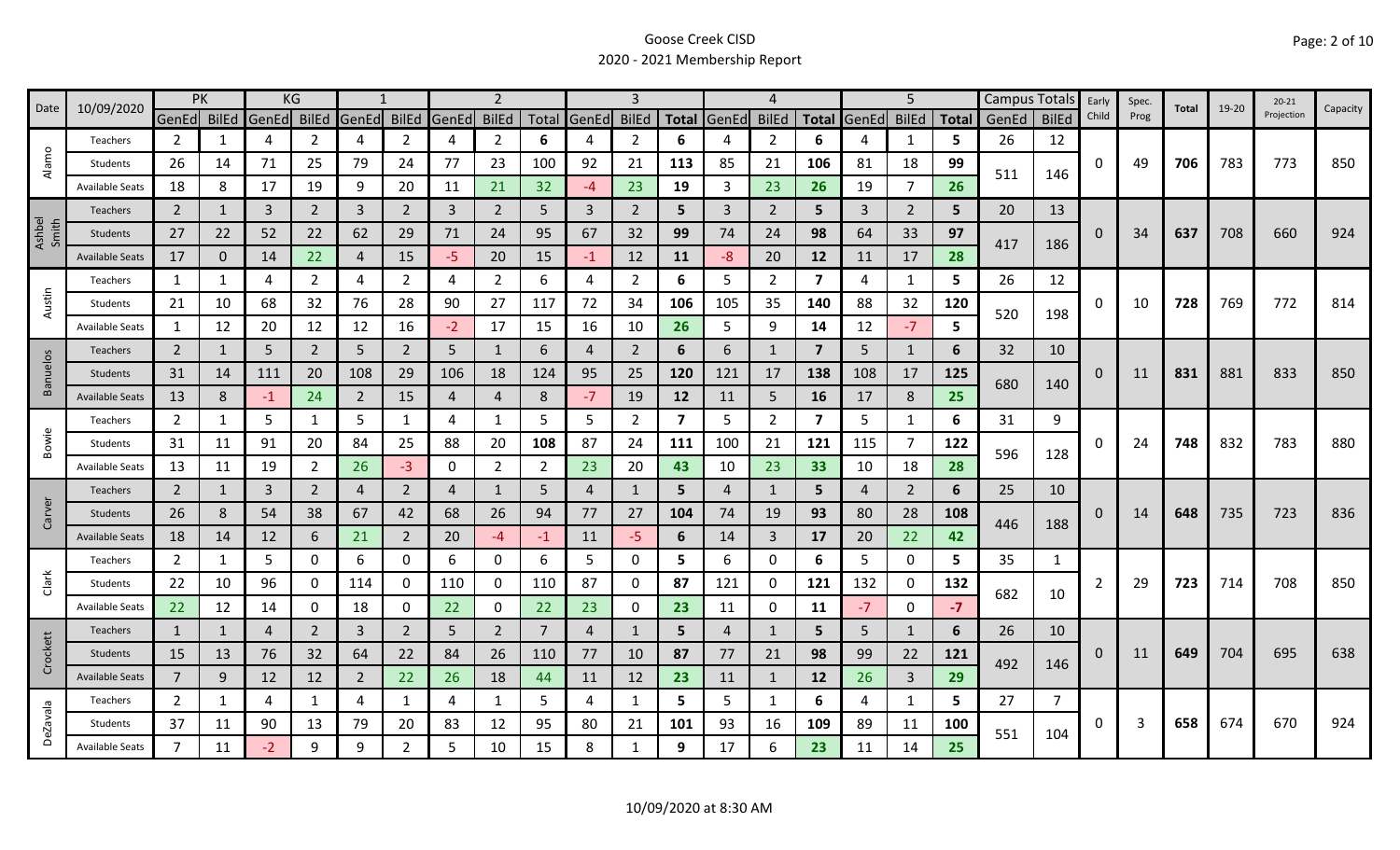| 10/09/2020<br>Date | PK                     |                 |                | ΚG    |                |                |                |                |                |      | 3              |                |                         |                |                |      | 5                 |                | Campus Totals |             | Early          | Spec. | Total | 19-20         | $20 - 21$ | Capacity   |        |
|--------------------|------------------------|-----------------|----------------|-------|----------------|----------------|----------------|----------------|----------------|------|----------------|----------------|-------------------------|----------------|----------------|------|-------------------|----------------|---------------|-------------|----------------|-------|-------|---------------|-----------|------------|--------|
|                    |                        | GenEd BilEd     |                | GenEd | BilEd          | GenEd          | <b>BilEd</b>   | GenEd          | <b>BilEd</b>   |      | Total GenEd    | <b>BilEd</b>   |                         | Total GenEd    | <b>BilEd</b>   |      | Total GenEd BilEd |                |               | Total GenEd | <b>BilEd</b>   | Child | Prog  |               |           | Projection |        |
|                    | Teachers               | $\overline{2}$  |                | 4     | 2              | 4              | 2              | 4              | $\overline{2}$ | 6    | 3              | 2              | 5                       |                | 2              | 6    | 4                 | 1              | 5             | 25          | 12             |       |       |               |           |            |        |
| Harlem             | Students               | 27              | 12             | 70    | 40             | 73             | 46             | 78             | 21             | 99   | 56             | 15             | 71                      | 83             | 23             | 106  | 82                | 20             | 102           | 469         | 177            | 1     | 29    | 676           | 696       | 707        | 814    |
|                    | <b>Available Seats</b> | 17              | 10             | 18    |                | 15             | $-2$           | 10             | 23             | 33   | 10             | 29             | 39                      | 5              | 21             | 26   | 18                | 5              | 23            |             |                |       |       |               |           |            |        |
| 画                  | Teachers               |                 |                |       |                |                |                |                | $\overline{2}$ | 9    | $\overline{7}$ | 2              | 9                       |                | 2              | 9    | 7                 | $\overline{2}$ | 9             | 28          | 8              |       |       |               |           |            |        |
| Highlands          | Students               |                 |                |       |                |                |                | 141            | 38             | 179  | 142            | 41             | 183                     | 148            | 41             | 189  | 157               | 39             | 196           | 588         | 159            | 0     | 11    | 758           | 812       | 756        | 814    |
|                    | <b>Available Seats</b> |                 |                |       |                |                |                | -13            | 6              | 19   | 12             | 3              | 15                      | 6              | 3              | 9    | 18                | 11             | 29            |             |                |       |       |               |           |            |        |
|                    | Teachers               | 4               | $\overline{2}$ | 8     | $\overline{2}$ | $\overline{7}$ | $\overline{2}$ |                |                |      |                |                |                         |                |                |      |                   |                |               | 19          | 6              |       |       |               |           |            |        |
| Hopper             | Students               | 58              | 24             | 145   | 34             | 141            | 30             |                |                |      |                |                |                         |                |                |      |                   |                |               |             |                |       | 9     | 442           | 496       | 467        | 462    |
|                    | <b>Available Seats</b> | 30 <sup>°</sup> | 20             | 31    | 10             | 13             | 14             |                |                |      |                |                |                         |                |                |      |                   |                |               | 344         | 88             |       |       |               |           |            |        |
|                    | Teachers               | $\mathbf{2}$    | 1              | 4     | 2              | 4              | $\mathbf{2}$   | 4              | 2              | 6    | 3              | $\overline{2}$ | 5                       | 3              | 2              | 5    | 3                 | $\overline{2}$ | 5             | 23          | 13             |       |       |               |           |            |        |
| Lamar              | Students               | 25              | 20             | 47    | 23             | 74             | 33             | 73             | 25             | 98   | 75             | 28             | 103                     | 59             | 30             | 89   | 79                | 16             | 95            |             |                | 0     | 17    | 624           | 670       | 676        | 858    |
|                    | <b>Available Seats</b> | 19              | $\overline{2}$ | 41    | 21             | 14             | 11             | 15             | 19             | 34   | -9             | 16             | 7                       |                | 14             | 21   | -4                | 34             | 30            | 432         | 175            |       |       |               |           |            |        |
|                    | <b>Teachers</b>        | $\mathbf{1}$    | 1              | 2     |                | $\overline{2}$ | 1              | $\overline{2}$ | $\mathbf{1}$   | 3    | $\overline{2}$ | $\overline{2}$ | 4                       | $\overline{2}$ | $\overline{2}$ | 4    | $\overline{2}$    | $\mathbf{1}$   | 3             | 13          | 9              |       |       |               |           |            |        |
| Jacinto            | <b>Students</b>        | 20              | 10             | 35    | 13             | 41             | 21             | 41             | 14             | 55   | 44             | 21             | 65                      | 37             | 28             | 65   | 44                | 17             | 61            |             |                | 0     | 0     | 386           | 442       | 417        | 528    |
| San                | <b>Available Seats</b> | $\overline{2}$  | 12             | 9     | 9              | $\overline{3}$ |                | $\overline{3}$ | $\bf 8$        | 11   | $\mathbf 0$    | 23             | 23                      |                | 16             | 23   | 6                 | 8              | 14            | 262         | 124            |       |       |               |           |            |        |
|                    | Teachers               | 2.0             |                | 5     |                | 6              | $\mathbf 1$    | 5              | $\overline{2}$ |      | 5              | 2              | $\overline{\mathbf{z}}$ | 5              |                | 6    | 5                 | 1              | 6             | 33          | 9              |       |       |               |           |            |        |
| Travis             | Students               | 50              | 12             | 112   | 14             | 110            | 16             | 119            | 22             | 141  | 119            | 25             | 144                     | 111            | 22             | 133  | 109               | 12             | 121           |             |                | 0     | 13    | 866           | 889       | 854        | 880    |
|                    | <b>Available Seats</b> | -6              | 10             | $-2$  | 8              | 22             | 6              | -9             | 22             | 13   | $-9$           | 19             | 10                      | -1             | $\mathbf 0$    | -1   | 16                | 13             | 29            | 730         | 123            |       |       |               |           |            |        |
|                    | <b>Teachers</b>        | $\overline{2}$  |                | 5     |                | 4              |                | 5              | $\mathbf{1}$   | 6    | 5 <sup>1</sup> |                | 6                       | 5              |                | 6    | 5                 |                | 6             | 31          | $\overline{7}$ |       |       |               |           |            |        |
| Victoria<br>Walker | Students               | 22              | 13             | 94    | 15             | 81             | 17             | 86             | 20             | 106  | 83             | 19             | 102                     | 94             | 10             | 104  | 100               | 18             | 118           | 560         | 112            | 17    | 19    | 708           | 777       | 750        | 924    |
|                    | <b>Available Seats</b> | 22              | 9              | 16    |                |                | 5              | 24             | $\overline{2}$ | 26   | 27             | 3              | 30                      | 16             | 12             | 28   | 25                |                | 32            |             |                |       |       |               |           |            |        |
|                    | Teachers               | 29              | 16             | 65    | 23             | 65             | 23             | 66             | 22             | 88   | 62             | 24             | 86                      | 68             | 22             | 90   | 65                | 18             | 83            | 420         | 148            | 21    | 283   |               |           |            |        |
| Total              | Students               | 438             | 204            | 1212  | 341            | 1253           | 382            | 1315           | 316            | 1631 | 1253           | 343            | 1596                    | 1382           | 328            | 1710 | 1427              | 290            | 1717          | 8,280       | 2204           |       |       | 10,788 11,582 |           | 11,244     | 12,846 |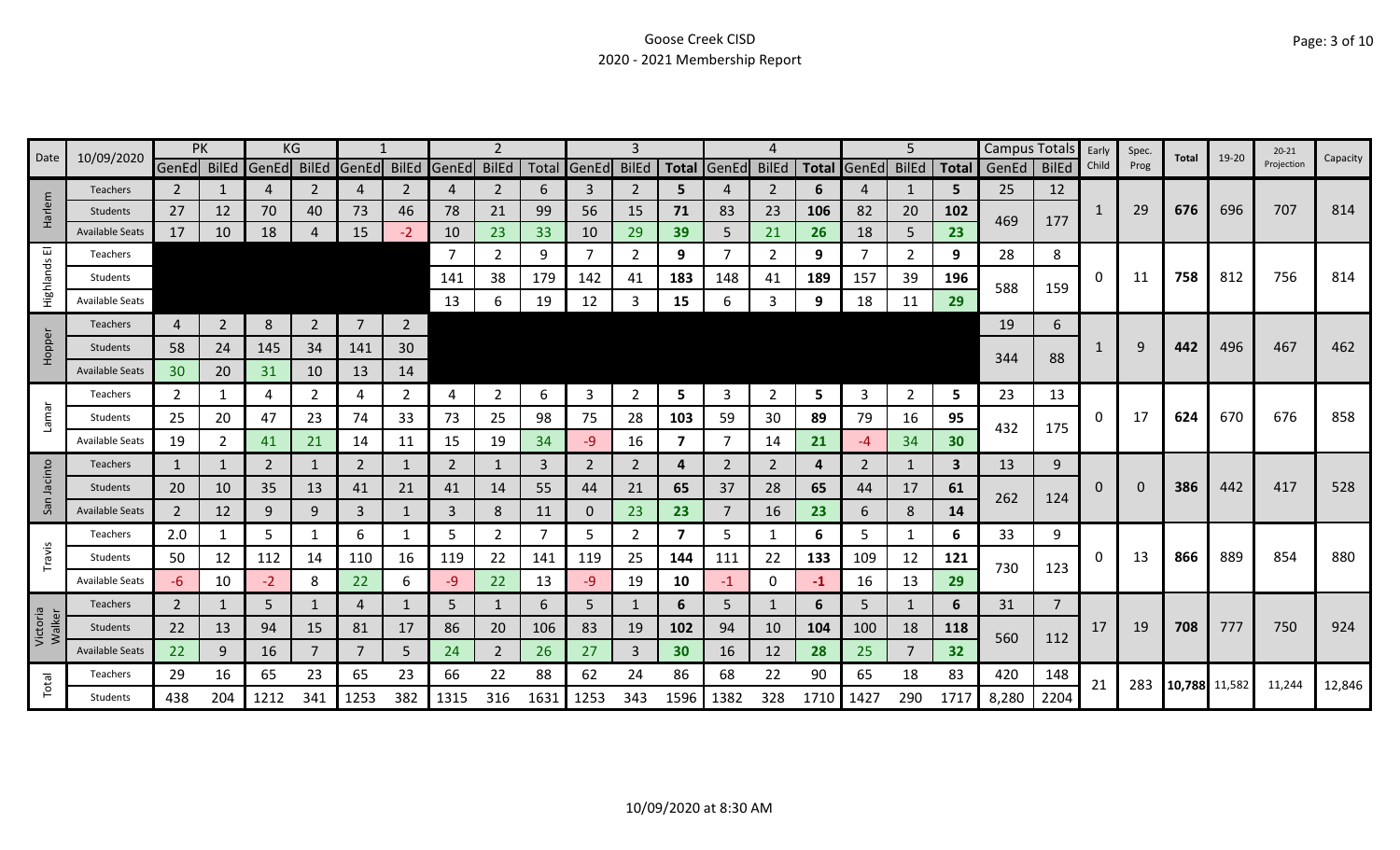| <b>BJS</b>   | 348         | 360         | 322            |                     |              |                |                | 1,030  | 22.9 | 977    | 1,023  | 958   |
|--------------|-------------|-------------|----------------|---------------------|--------------|----------------|----------------|--------|------|--------|--------|-------|
| CBJ          | 352         | 340         | 371            |                     |              |                |                | 1,063  | 22.6 | 1,065  | 1,076  | 1,198 |
| GJS          | 416         | 391         | 380            |                     |              |                |                | 1,187  | 25.3 | 1,150  | 1,149  | 1,164 |
| HMJ          | 343         | 348         | 322            |                     |              |                |                | 1,013  | 20.3 | 1,031  | 1,041  | 1,176 |
| <b>HJS</b>   | 455         | 417         | 418            |                     |              |                |                | 1,290  | 24.3 | 1,214  | 1,267  | 1,272 |
| REL          |             |             |                | 489                 | 475          | 458            | 389            | 1,811  | 25.2 | 1,794  | 1,842  | 1,968 |
| <b>RSS</b>   |             |             |                | 497                 | 531          | 530            | 495            | 2,053  | 24.0 | 2,148  | 2,124  | 2,554 |
| GCM          |             |             |                | 546                 | 535          | 557            | 541            | 2,179  | 27.6 | 2,117  | 2,167  | 2,536 |
| PHC          | $\mathsf 0$ | $\mathbf 0$ | $\mathbf 0$    | $\mathsf{O}\xspace$ | $\mathbf 0$  | $6\phantom{.}$ | 83             | 89     | 5.2  | 126    | 35     |       |
| Impact       |             |             |                | 118                 | 101          | 96             | 96             | 411    | 24.2 | 412    | 400    |       |
| Point        | $\mathbf 0$ | $\mathbf 0$ | $\overline{4}$ | $\overline{2}$      | $\mathbf{3}$ | $\overline{4}$ | 5 <sub>1</sub> | 18     | 1.6  | 61     | 40     |       |
| <b>SCTHS</b> |             |             |                | 129                 | 93           | 65             | 57             | 344    | 23.7 | 237    | 228    |       |
| Total        | 1,914       | 1,856       | 1,817          | 1,781               | 1,738        | 1,716          | 1,666          | 12,488 |      | 12,332 | 12,392 |       |

10/09/2020 at 8:30 AM

**Enrollment Core Ratio 19-20 20-21 Projection Capacity Campus <sup>11</sup> <sup>12</sup> Campus Totals <sup>6</sup> <sup>7</sup> <sup>8</sup> <sup>9</sup> <sup>10</sup>**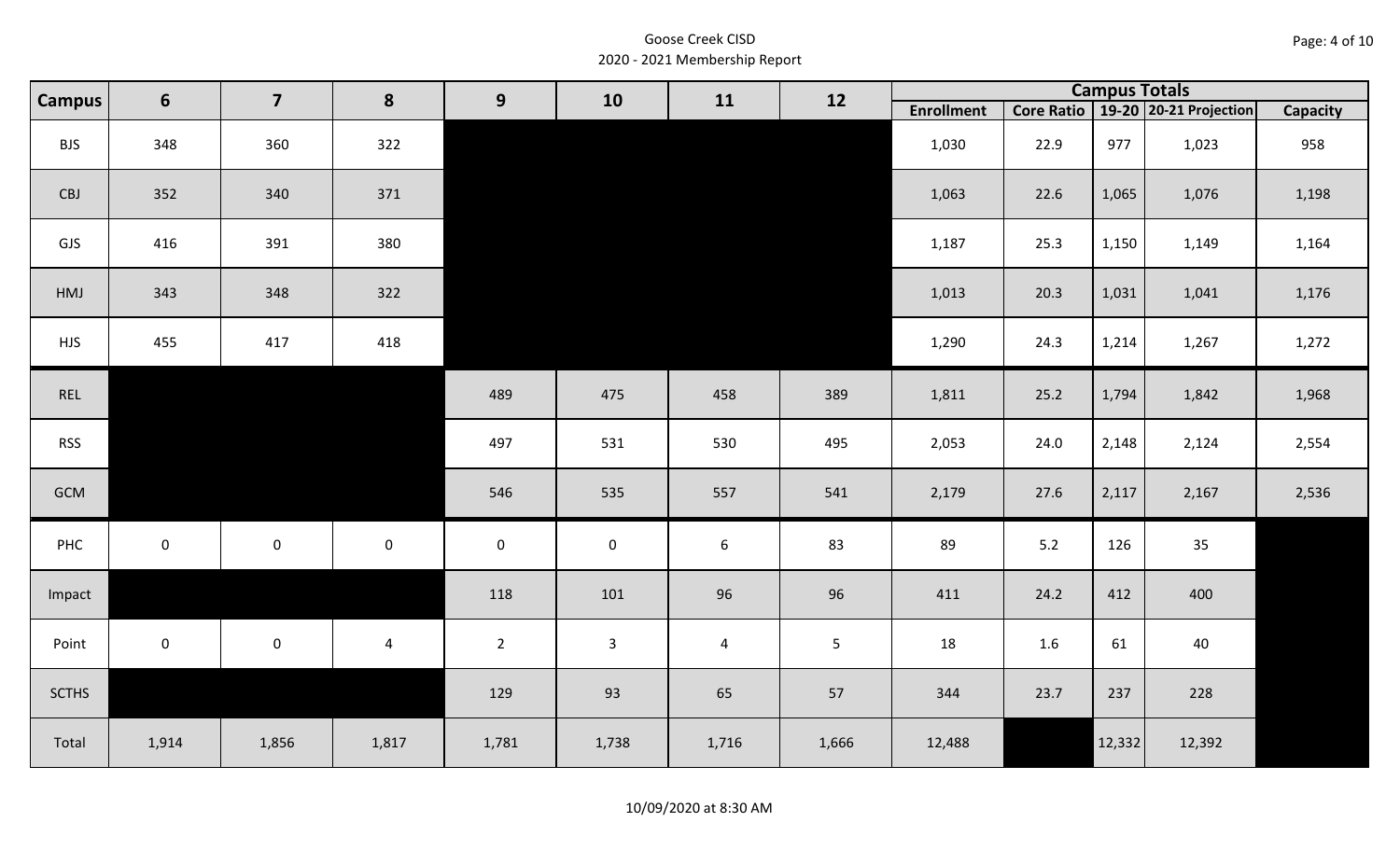|                     | Total          | No Code             | Speech Only         | Mainstream   | Self-Cont<br>50-60% | Self-Cont<br>$>60\%$ | <b>EC SpEd Program</b> | Homebound      |
|---------------------|----------------|---------------------|---------------------|--------------|---------------------|----------------------|------------------------|----------------|
| Alamo               | $\overline{0}$ | $\mathbf 0$         | $\mathbf 0$         | $\pmb{0}$    | $\pmb{0}$           | $\mathbf 0$          | $\mathbf 0$            | $\mathbf 0$    |
| Ashbel Smith        | 15             | $\mathbf 0$         | $\mathbf 0$         | $\pmb{0}$    | $\mathsf 0$         | $\overline{2}$       | 13                     | $\mathsf 0$    |
| Austin              | $\mathbf 0$    | $\mathbf 0$         | $\mathbf 0$         | $\pmb{0}$    | $\pmb{0}$           | $\pmb{0}$            | $\pmb{0}$              | $\mathbf 0$    |
| <b>Banuelos</b>     | 4              | $\mathsf{O}\xspace$ | $\mathbf 0$         | $\pmb{0}$    | $\pmb{0}$           | $\mathbf{1}$         | $\mathbf{3}$           | $\mathbf 0$    |
| Bowie               | 9              | $\overline{2}$      | $\mathbf 0$         | $\pmb{0}$    | $\pmb{0}$           | $\pmb{0}$            | $\overline{7}$         | $\mathbf 0$    |
| Carver              | $\mathbf 0$    | $\mathbf 0$         | $\pmb{0}$           | $\pmb{0}$    | $\pmb{0}$           | $\pmb{0}$            | $\pmb{0}$              | $\mathbf 0$    |
| Clark               | $\overline{7}$ | $\mathbf 0$         | $\mathbf 0$         | $\pmb{0}$    | $\pmb{0}$           | $\pmb{0}$            | 5                      | $\overline{2}$ |
| Crockett            | $\overline{4}$ | $\mathbf{1}$        | $\mathsf{O}\xspace$ | $\pmb{0}$    | $\pmb{0}$           | $\pmb{0}$            | $\mathbf{3}$           | $\mathbf 0$    |
| DeZavala            | $\mathbf 0$    | $\mathbf 0$         | $\mathbf 0$         | $\pmb{0}$    | $\pmb{0}$           | $\pmb{0}$            | $\mathbf 0$            | $\mathbf 0$    |
| Harlem              | 13             | $\mathbf 0$         | $\mathsf 0$         | $\pmb{0}$    | $\pmb{0}$           | $\pmb{0}$            | 12                     | $\mathbf{1}$   |
| <b>Highlands El</b> | $\mathbf 0$    | $\overline{0}$      | $\overline{0}$      | $\pmb{0}$    | $\pmb{0}$           | $\pmb{0}$            | $\pmb{0}$              | $\mathbf 0$    |
| Hopper              | $\sqrt{6}$     | $\mathbf 0$         | $\mathsf{O}\xspace$ | $\mathbf{1}$ | $\pmb{0}$           | $\pmb{0}$            | 5                      | $\mathbf 0$    |
| Lamar               | $\mathbf 0$    | $\mathbf 0$         | $\mathbf 0$         | $\pmb{0}$    | $\pmb{0}$           | $\pmb{0}$            | $\pmb{0}$              | $\mathbf 0$    |
| San Jacinto         | $\mathbf 0$    | $\mathbf 0$         | $\mathsf{O}\xspace$ | $\pmb{0}$    | $\pmb{0}$           | $\pmb{0}$            | $\mathsf{O}\xspace$    | $\mathbf 0$    |
| Travis              | 11             | $\overline{3}$      | $\overline{0}$      | $\pmb{0}$    | $\pmb{0}$           | $\pmb{0}$            | $\bf 8$                | $\mathbf 0$    |
| Victoria Walker     | 22             | 5                   | 17                  | $\pmb{0}$    | $\pmb{0}$           | $\pmb{0}$            | $\mathsf{O}\xspace$    | $\mathbf 0$    |
| District            | 91             | 11                  | 17                  | $\mathbf{1}$ | $\pmb{0}$           | $\mathbf{3}$         | 56                     | $\mathbf{3}$   |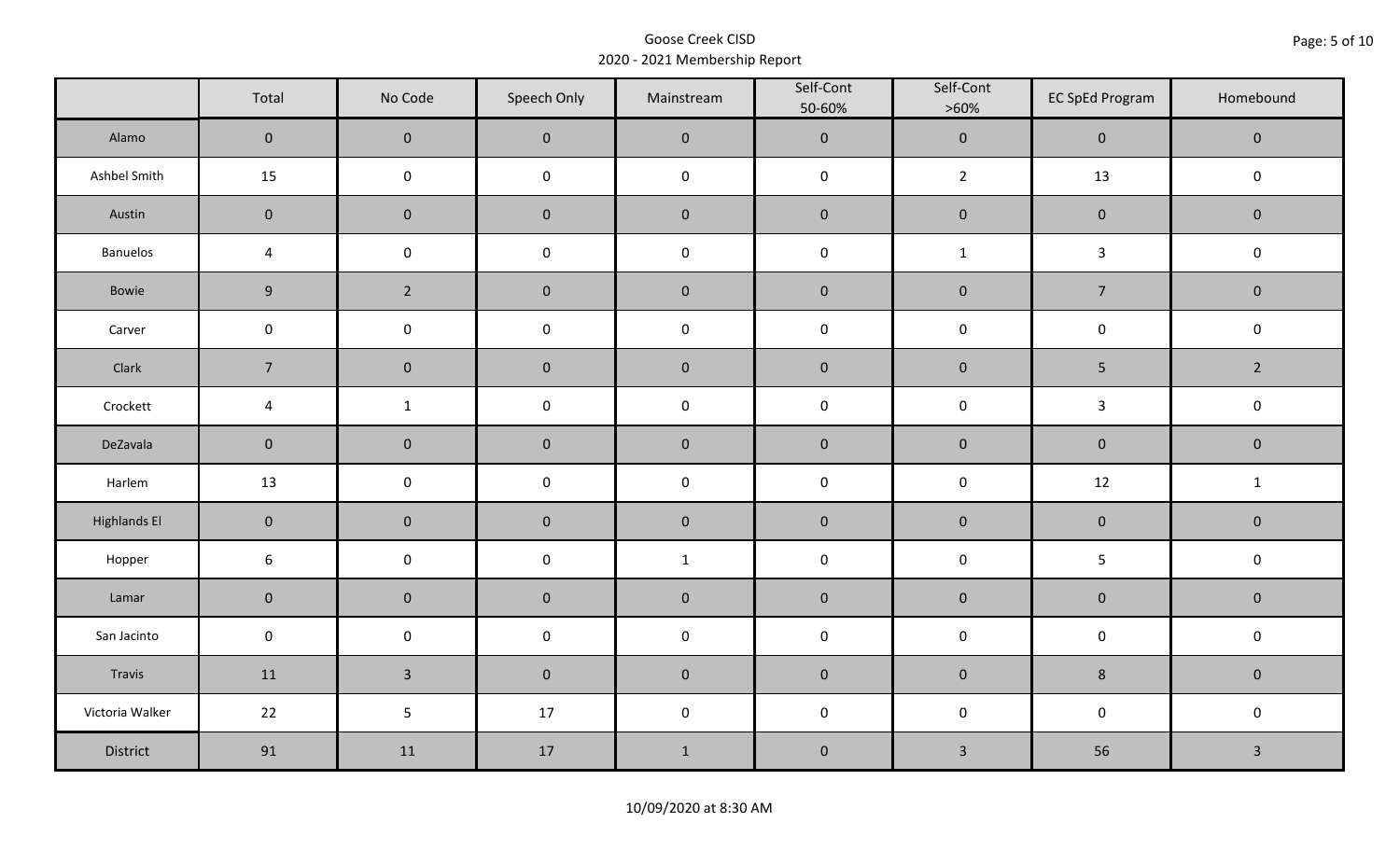| Date               |                    | PK           |                    | KG             |                    | $\mathbf{1}$ |                    | $\overline{2}$ |              | $\overline{3}$ |                |             | $\overline{4}$     |                |             | $\overline{5}$  |                |      | <b>Campus Totals</b> |                |  |
|--------------------|--------------------|--------------|--------------------|----------------|--------------------|--------------|--------------------|----------------|--------------|----------------|----------------|-------------|--------------------|----------------|-------------|-----------------|----------------|------|----------------------|----------------|--|
|                    | Bilingual Bil Gate |              | Bilingual Bil Gate |                | Bilingual Bil Gate |              | Bilingual Bil Gate |                | Bilingual    | Bil Gate       | <b>NAC</b>     |             | Bilingual Bil Gate | <b>NAC</b>     | Bilingual   | <b>Bil Gate</b> | <b>NAC</b>     |      | Bilingual Bil Gate   | <b>NAC</b>     |  |
| Alamo              | 14                 | $\mathbf 0$  | 25                 | $\mathbf 0$    | 24                 | $\mathbf 0$  | 22                 | $\mathbf{1}$   | 27           | $2^{\circ}$    | $\overline{7}$ | 31          | $\overline{2}$     | 12             | 30          | $\mathbf{1}$    | 13             | 173  | 6                    | 32             |  |
| Ashbel<br>Smith    | 22                 | $\mathbf 0$  | 28                 | $\mathbf{0}$   | 27                 | $\mathbf{0}$ | 24                 | $\overline{0}$ | 30           | $\mathbf{0}$   | 12             | 22          | $\overline{0}$     | 13             | 33          | $\mathbf{0}$    | 32             | 186  | $\mathbf{0}$         | $\overline{0}$ |  |
| Austin             | 10                 | $\mathbf 0$  | 32                 | $\mathbf 0$    | 27                 | 0            | 24                 | $\mathbf 0$    | 31           | $\mathbf 0$    | 13             | 34          | $\mathbf 0$        | 32             | 32          | $\mathbf 0$     | $\mathbf 0$    | 190  | $\mathbf 0$          | 0              |  |
| <b>Banuelos</b>    | 14                 | $\mathbf{0}$ | 20                 | $\mathbf 0$    | 30                 | $\mathbf{0}$ | 18                 | $\mathbf 0$    | 21           | $\overline{0}$ | 32             | 16          | $\overline{0}$     | $\overline{0}$ | 13          | $\overline{0}$  | $\overline{0}$ | 132  | $\mathbf{0}$         | $\mathbf{0}$   |  |
| <b>Bowie</b>       | 11                 | $\mathbf 0$  | 24                 | $\mathbf 0$    | 25                 | $\mathbf 0$  | 20                 | $\mathbf 0$    | 24           | $\mathbf 0$    | $\mathsf{O}$   | 21          | $\mathbf 0$        | $\mathsf{O}$   | 8           | $\mathbf 0$     | $\mathbf 0$    | 133  | $\mathbf 0$          | $\mathbf 0$    |  |
| Carver             | 8                  | $\mathbf 0$  | 38                 | $\mathbf 0$    | 36                 | $\mathbf 0$  | 26                 | $\overline{0}$ | 26           | $\overline{0}$ | $\mathbf{0}$   | 18          | $\overline{0}$     | $\overline{0}$ | 27          | $\mathbf{0}$    | $\overline{0}$ | 179  | $\mathbf 0$          | $\overline{0}$ |  |
| Clark              | 10                 | $\mathbf 0$  | $\mathbf 0$        | $\mathbf 0$    | $\mathsf{O}$       | $\mathbf 0$  | $\mathbf 0$        | $\mathbf 0$    | $\mathsf{O}$ | $\mathbf 0$    | $\mathbf 0$    | $\mathbf 0$ | $\mathbf 0$        | $\mathsf{O}$   | $\mathbf 0$ | $\mathbf{0}$    | $\mathbf 0$    | 10   | $\mathbf 0$          | $\mathbf 0$    |  |
| Crockett           | 13                 | $\mathbf 0$  | 32                 | $\mathbf{0}$   | 21                 | $\mathbf{0}$ | 23                 | $\mathbf 0$    | 8            | $\mathbf{0}$   | $\mathbf{0}$   | 20          | $\mathbf{0}$       | $\overline{0}$ | 21          | $\overline{0}$  | $\overline{0}$ | 138  | $\mathbf 0$          | $\mathbf 0$    |  |
| DeZavala           | 11                 | $\mathbf 0$  | 13                 | $\mathbf 0$    | 19                 | $\mathbf 0$  | 12                 | $\mathbf 0$    | 20           | $\mathbf 0$    | $\mathbf 0$    | 16          | $\mathbf 0$        | $\mathbf 0$    | 11          | $\mathbf 0$     | $\mathbf 0$    | 102  | $\mathbf 0$          | $\mathbf 0$    |  |
| Harlem             | 12                 | $\mathbf 0$  | 40                 | $\mathbf 0$    | 45                 | $\mathbf 0$  | 22                 | $\overline{0}$ | 13           | $\mathbf{0}$   | $\mathbf{0}$   | 21          | $\overline{0}$     | $\overline{0}$ | 20          | $\overline{0}$  | $\overline{0}$ | 173  | $\mathbf 0$          | $\overline{0}$ |  |
| Highlands<br>E     |                    |              |                    |                |                    |              | 37                 | $\mathbf 0$    | 41           | 0              | 0              | 41          | $\mathbf 0$        | $\mathsf{O}$   | 39          | $\mathbf 0$     | $\mathbf 0$    | 158  | $\mathbf 0$          | $\mathbf 0$    |  |
| Hopper             | 24                 | $\mathbf 0$  | 34                 | $\mathbf 0$    | 32                 | $\mathbf 0$  |                    |                |              |                |                |             |                    |                |             |                 |                | 90   | $\overline{0}$       | $\mathbf{0}$   |  |
| Lamar              | 20                 | $\mathbf 0$  | 23                 | $\mathbf 0$    | 33                 | $\mathbf 0$  | 24                 | $\mathbf 0$    | 25           | $\mathbf 0$    | $\mathbf 0$    | 28          | $\mathbf 0$        | $\mathbf 0$    | 16          | $\mathbf 0$     | $\mathbf 0$    | 169  | $\mathbf 0$          | $\mathbf 0$    |  |
| San Jacinto        | 10                 | $\mathbf 0$  | 13                 | $\mathbf 0$    | 20                 | $\mathbf{0}$ | 14                 | $\overline{0}$ | 21           | $\overline{0}$ | $\overline{0}$ | 27          | $\overline{0}$     | $\overline{0}$ | 17          | $\overline{0}$  | $\overline{0}$ | 122  | $\mathbf 0$          | $\mathbf 0$    |  |
| Travis             | 12                 | $\mathbf 0$  | 14                 | $\mathbf 0$    | 16                 | $\mathbf 0$  | 22                 | $\mathbf 0$    | 24           | $\mathsf{O}$   | $\mathsf{O}$   | 21          | $\mathbf 0$        | $\mathbf 0$    | 11          | $\mathbf 0$     | $\mathbf 0$    | 120  | $\mathbf 0$          | 0              |  |
| Victoria<br>Walker | 13                 | $\mathbf 0$  | 15                 | $\overline{0}$ | 15                 | $\mathbf{0}$ | 20                 | $\overline{0}$ | 19           | $\overline{0}$ | $\mathbf 0$    | 10          | $\mathbf 0$        | $\overline{0}$ | 18          | $\mathbf{0}$    | $\overline{0}$ | 110  | $\mathbf 0$          | $\mathbf 0$    |  |
| Total              | 204                | $\mathbf 0$  | 351                | $\mathbf 0$    | 370                | $\mathbf 0$  | 308                | $\mathbf{1}$   | 330          | $2^{\circ}$    | 64             | 326         | $\overline{2}$     | 57             | 296         | $\mathbf{1}$    | 45             | 2185 | 6                    | 32             |  |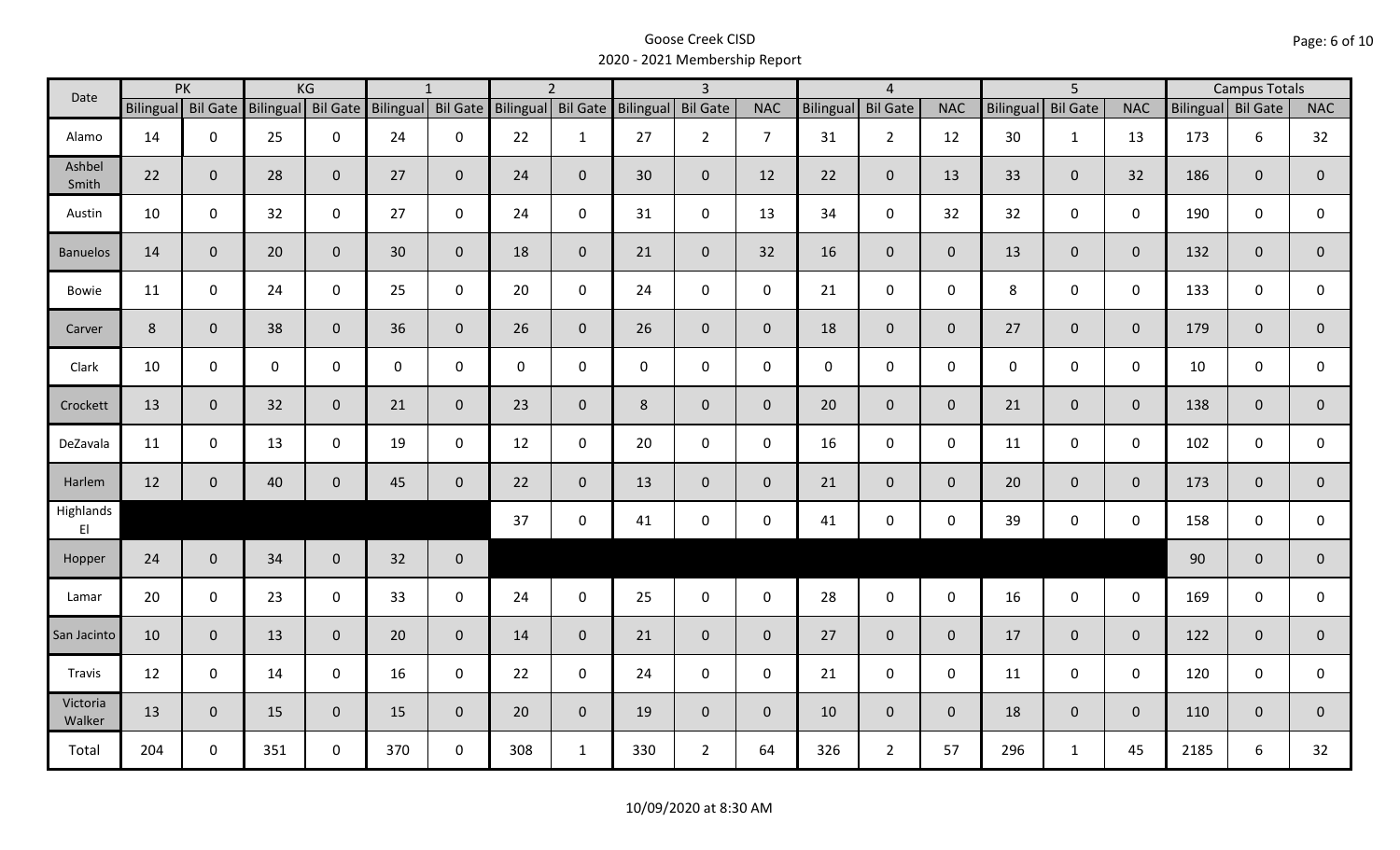| Date                | PK             |                 | KG                  |                 | $\overline{1}$   |                 | $\overline{2}$ |                 | $\overline{3}$ |                 | $\overline{4}$   |                 | $\overline{5}$ |                     | <b>Campus Totals</b> |                  |
|---------------------|----------------|-----------------|---------------------|-----------------|------------------|-----------------|----------------|-----------------|----------------|-----------------|------------------|-----------------|----------------|---------------------|----------------------|------------------|
|                     | <b>GATE</b>    | <b>Bil GATE</b> | <b>GATE</b>         | <b>Bil GATE</b> | <b>GATE</b>      | <b>Bil GATE</b> | <b>GATE</b>    | <b>Bil GATE</b> | <b>GATE</b>    | <b>Bil GATE</b> | <b>GATE</b>      | <b>Bil GATE</b> | <b>GATE</b>    | <b>Bil GATE</b>     | <b>GATE</b>          | <b>Bil GATE</b>  |
| Alamo               | $\mathbf{0}$   | $\mathbf 0$     | $\mathbf 0$         | $\mathbf 0$     | $\mathbf{1}$     | $\mathbf 0$     | 10             | $\mathbf{1}$    | 8              | $2^{\circ}$     | 13               | $\overline{2}$  | 14             | $\mathbf{1}$        | 46                   | $\boldsymbol{6}$ |
| <b>Ashbel Smith</b> | $\mathbf{0}$   | $\overline{0}$  | $\mathbf 0$         | $\mathbf{0}$    | $\mathbf{1}$     | $\overline{2}$  | 11             | $\mathbf{0}$    | 7 <sup>1</sup> | $2^{\circ}$     | 6                | $\overline{2}$  | $\overline{3}$ | $\mathbf{1}$        | 28                   | $\overline{7}$   |
| Austin              | $\mathbf 0$    | $\mathbf 0$     | $\mathsf{O}\xspace$ | $\mathbf 0$     | 9                | $\mathbf{1}$    | 16             | $\mathbf{3}$    | 12             | $\mathbf{3}$    | 30               | $\mathbf{1}$    | 17             | $\mathbf 0$         | 84                   | 8                |
| <b>Banuelos</b>     | $\overline{0}$ | $\mathbf 0$     | $\pmb{0}$           | $\overline{0}$  | 11               | $\mathbf{1}$    | 16             | $\mathbf{0}$    | 12             | $\overline{4}$  | 18               | $\mathbf{1}$    | 21             | $\overline{4}$      | 78                   | 10               |
| Bowie               | $\mathbf 0$    | $\mathbf 0$     | $\mathsf{O}\xspace$ | $\mathbf 0$     | $\mathbf{3}$     | $\mathbf{1}$    | $\overline{4}$ | $\mathbf 0$     | $\mathbf{3}$   | $\mathbf 0$     | 16               | $\mathsf{O}$    | 10             | $\mathbf 0$         | 36                   | $\mathbf{1}$     |
| Carver              | $\overline{0}$ | $\mathbf 0$     | $\pmb{0}$           | $\mathbf{0}$    | $\overline{7}$   | $\overline{0}$  | $2^{\circ}$    | $\pmb{0}$       | $\mathbf{1}$   | $\mathbf{1}$    | $\boldsymbol{6}$ | $\mathbf{1}$    | $\overline{a}$ | $\mathbf{1}$        | 20                   | $\overline{3}$   |
| Clark               | $\mathbf 0$    | $\mathbf 0$     | $\mathbf 0$         | 0               | $\boldsymbol{6}$ | $\mathbf 0$     | 17             | $\mathbf 0$     | 16             | $\mathbf 0$     | 14               | $\mathsf{O}$    | 17             | $\mathbf 0$         | 70                   | $\mathsf 0$      |
| Crockett            | $\overline{0}$ | $\mathbf 0$     | $\mathbf 0$         | $\mathbf{0}$    | $\overline{4}$   | $\mathbf{1}$    | 11             | $\overline{4}$  | 7 <sup>7</sup> | $2^{\circ}$     | 9                | $\mathbf{1}$    | 18             | $\mathbf{1}$        | 49                   | $\mathsf 9$      |
| DeZavala            | $\mathbf 0$    | $\mathbf 0$     | $\mathsf{O}\xspace$ | $\mathbf 0$     | 5                | $\mathbf{1}$    | 5              | $\mathbf 0$     | $\overline{3}$ | $\mathbf{1}$    | 8                | $\mathbf 0$     | 10             | $\mathbf 0$         | 31                   | $\overline{2}$   |
| Harlem              | $\overline{0}$ | $\mathbf{0}$    | $\mathbf 0$         | $\mathbf{0}$    | $\overline{4}$   | $\mathbf 0$     | $\overline{2}$ | $\mathbf{0}$    | 7 <sup>7</sup> | $\overline{2}$  | 11               | $2^{\circ}$     | 11             | $\mathbf 0$         | 35                   | $\overline{a}$   |
| Highlands El        |                |                 |                     |                 |                  |                 | 11             | $\mathbf{1}$    | 12             | $\mathbf 0$     | 16               | 0               | 14             | $\mathsf{O}\xspace$ | 53                   | $\mathbf{1}$     |
| Hopper              | $\overline{0}$ | $\overline{0}$  | $\mathbf 0$         | $\overline{0}$  | 6                | $\overline{0}$  |                |                 |                |                 |                  |                 |                |                     | $6\phantom{a}$       | $\pmb{0}$        |
| Lamar               | $\mathbf 0$    | $\mathbf 0$     | $\mathsf{O}\xspace$ | $\mathbf 0$     | $\overline{4}$   | $\mathbf 0$     | $\mathbf{3}$   | $\mathbf{1}$    | $\overline{4}$ | $\overline{4}$  | $\overline{3}$   | $2^{\circ}$     | 5 <sup>5</sup> | $\mathbf 0$         | 19                   | $\overline{7}$   |
| San Jacinto         | $\mathbf{0}$   | $\mathbf{0}$    | $\mathbf 0$         | $\mathbf{0}$    | $\mathbf 0$      | $\mathbf{1}$    | $\overline{4}$ | $\mathbf{0}$    | $\overline{7}$ | $\mathbf 0$     | $\overline{2}$   | $\mathbf{1}$    | $\overline{3}$ | $\mathbf{0}$        | 16                   | $\overline{2}$   |
| Travis              | $\mathbf 0$    | $\mathbf 0$     | $\mathbf 0$         | $\mathbf 0$     | 5                | $\mathbf 0$     | 8              | $\mathbf 0$     | 12             | $\mathbf{1}$    | 13               | $\overline{2}$  | 17             | $\mathbf{1}$        | 55                   | $\overline{4}$   |
| Victoria<br>Walker  | $\overline{0}$ | $\mathbf 0$     | $\mathbf 0$         | $\mathbf 0$     | $\overline{4}$   | $\overline{2}$  | 12             | $\overline{3}$  | 14             | $\mathbf 0$     | 15               | $\mathbf 0$     | 17             | $\mathbf{0}$        | 62                   | 5                |
| Total               | $\mathbf 0$    | $\mathbf 0$     | $\mathbf 0$         | $\mathbf 0$     | 70               | 10              | 132            | 13              | 125            | 22              | 180              | 15              | 181            | 9                   | 688                  | 69               |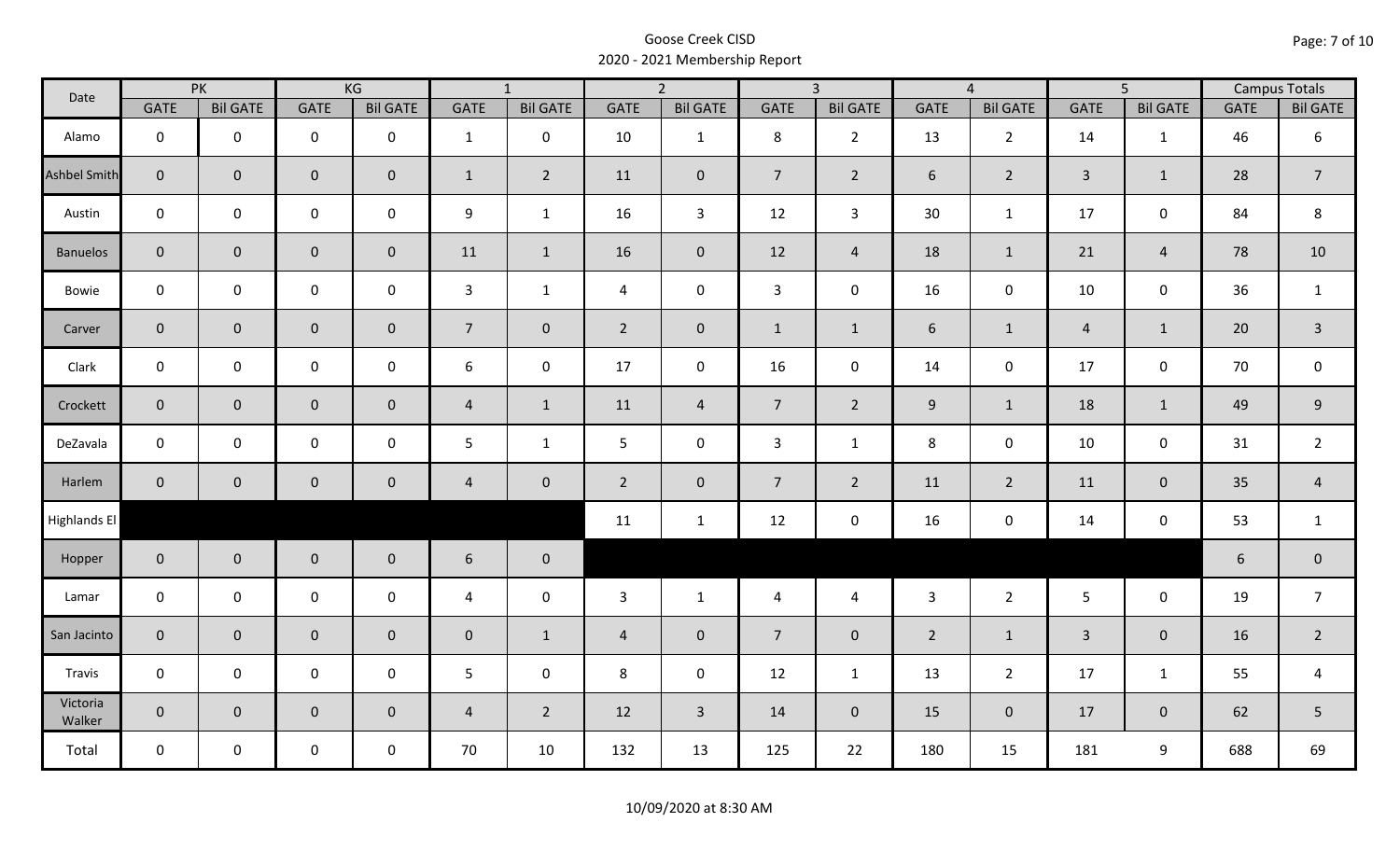|                     | Speech Only         | Inclusion        | Resource <21%  | Resource         | Self-Cont        | Self-Cont      | <b>EC SpEd Program</b> | Homebound           |
|---------------------|---------------------|------------------|----------------|------------------|------------------|----------------|------------------------|---------------------|
|                     |                     |                  |                | 21-50%           | 50-60%           | $>60\%$        |                        |                     |
|                     | $\mathbf 0$         | 40               | 41             | 42               | 43               | 44             | 45                     | 1                   |
| Alamo               | 10                  | 5                | 22             | $\overline{2}$   | $\overline{2}$   | 17             | $\pmb{0}$              | $\mathbf 0$         |
| Ashbel Smith        | 21                  | $\overline{4}$   | 15             | 9                | $\mathbf{1}$     | 13             | 21                     | 0                   |
| Austin              | 30                  | $\boldsymbol{6}$ | 45             | $\mathbf 1$      | $\pmb{0}$        | 10             | $\pmb{0}$              | $\mathsf{O}\xspace$ |
| <b>Banuelos</b>     | 35                  | 5                | 28             | $\,8\,$          | $\pmb{0}$        | $\overline{7}$ | $\overline{a}$         | $\mathbf 0$         |
| Bowie               | 22                  | 11               | 31             | $\overline{7}$   | $\overline{2}$   | 16             | $\bf 8$                | $\mathbf{1}$        |
| Carver              | 26                  | $\overline{7}$   | 21             | $\overline{2}$   | $\mathbf{1}$     | 11             | $\overline{3}$         | $\mathbf{1}$        |
| Clark               | 33                  | $\overline{4}$   | 26             | $\overline{2}$   | $\overline{3}$   | 24             | 5                      | $\overline{2}$      |
| Crockett            | 29                  | 17               | 10             | $\mathbf 1$      | $\pmb{0}$        | $\overline{7}$ | $\overline{a}$         | 0                   |
| DeZavala            | $\overline{21}$     | 14               | 18             | 5                | $\pmb{0}$        | $\overline{3}$ | $\pmb{0}$              | $\mathbf 0$         |
| Harlem              | 22                  | $\overline{4}$   | 35             | $\mathbf 1$      | $\pmb{0}$        | 17             | 12                     | $\mathbf{1}$        |
| <b>Highlands El</b> | 21                  | 20               | 40             | $\,8\,$          | $\pmb{0}$        | 10             | $\mathbf{1}$           | $\mathbf 0$         |
| Hopper              | 15                  | $\overline{7}$   | $\overline{3}$ | $\overline{2}$   | $\mathbf{1}$     | $\overline{3}$ | 6                      | 0                   |
| Lamar               | 16                  | $6\phantom{1}$   | 22             | $\overline{2}$   | $\mathbf 0$      | 17             | $\mathbf 0$            | $\mathbf 0$         |
| San Jacinto         | 13                  | $\overline{3}$   | 21             | $\mathbf{1}$     | $\pmb{0}$        | $\pmb{0}$      | $\pmb{0}$              | $\mathsf{O}\xspace$ |
| <b>Travis</b>       | 33                  | $\overline{7}$   | 20             | $\boldsymbol{6}$ | $\pmb{0}$        | 5              | $\bf 8$                | $\mathbf 0$         |
| Victoria Walker     | 51                  | 8                | 11             | $\boldsymbol{6}$ | $\pmb{0}$        | 19             | $\pmb{0}$              | 0                   |
| <b>BJS</b>          | $\boldsymbol{6}$    | 60               | 12             | 17               | 27               | $\overline{2}$ | $\pmb{0}$              | $\mathbf{1}$        |
| CBJ                 | 5                   | 60               | 18             | 17               | 21               | 29             | $\pmb{0}$              | 0                   |
| GJS                 | $\overline{4}$      | 64               | 14             | 20               | 28               | 23             | $\pmb{0}$              | $\mathbf{1}$        |
| <b>HMJ</b>          | $\overline{a}$      | 47               | 26             | 29               | $\overline{2}$   | 18             | $\pmb{0}$              | 0                   |
| <b>HJS</b>          | $\overline{3}$      | 40               | 23             | 17               | 21               | 23             | $\pmb{0}$              | $\overline{3}$      |
| REL                 | $\overline{2}$      | 103              | 44             | 56               | $\boldsymbol{6}$ | 38             | $\pmb{0}$              | $\mathbf{1}$        |
| <b>RSS</b>          | $\overline{2}$      | 96               | 29             | 42               | 5                | 50             | $\mathbf{1}$           | $\mathbf 0$         |
| GCM                 | $\mathsf 0$         | 122              | 32             | 51               | $\boldsymbol{6}$ | 30             | $\pmb{0}$              | 3                   |
| Impact              | $\mathbf{1}$        | $\overline{7}$   | $\mathbf{0}$   | $\mathbf 0$      | $\pmb{0}$        | $\mathbf 0$    | $\mathbf 0$            | $\overline{0}$      |
| <b>Stuart CTHS</b>  | $\pmb{0}$           | 38               | $\pmb{0}$      | $\pmb{0}$        | $\overline{2}$   | $\pmb{0}$      | $\pmb{0}$              | 0                   |
| PHC                 | $\mathbf 0$         | $\overline{7}$   | $1\,$          | $\pmb{0}$        | $\pmb{0}$        | $\pmb{0}$      | $\pmb{0}$              | $\overline{0}$      |
| Point               | $\mathsf{O}\xspace$ | $\mathbf 0$      | $\pmb{0}$      | $\pmb{0}$        | $\pmb{0}$        | $\mathbf 0$    | $\pmb{0}$              | 0                   |
| Elementary          | 398                 | 128              | 368            | 63               | 10               | 179            | 72                     | 5                   |
| Secondary           | 27                  | 644              | 199            | 249              | 118              | 213            | $\mathbf{1}$           | 9                   |
| District            | 425                 | 772              | 567            | 312              | 128              | 392            | 73                     | 14                  |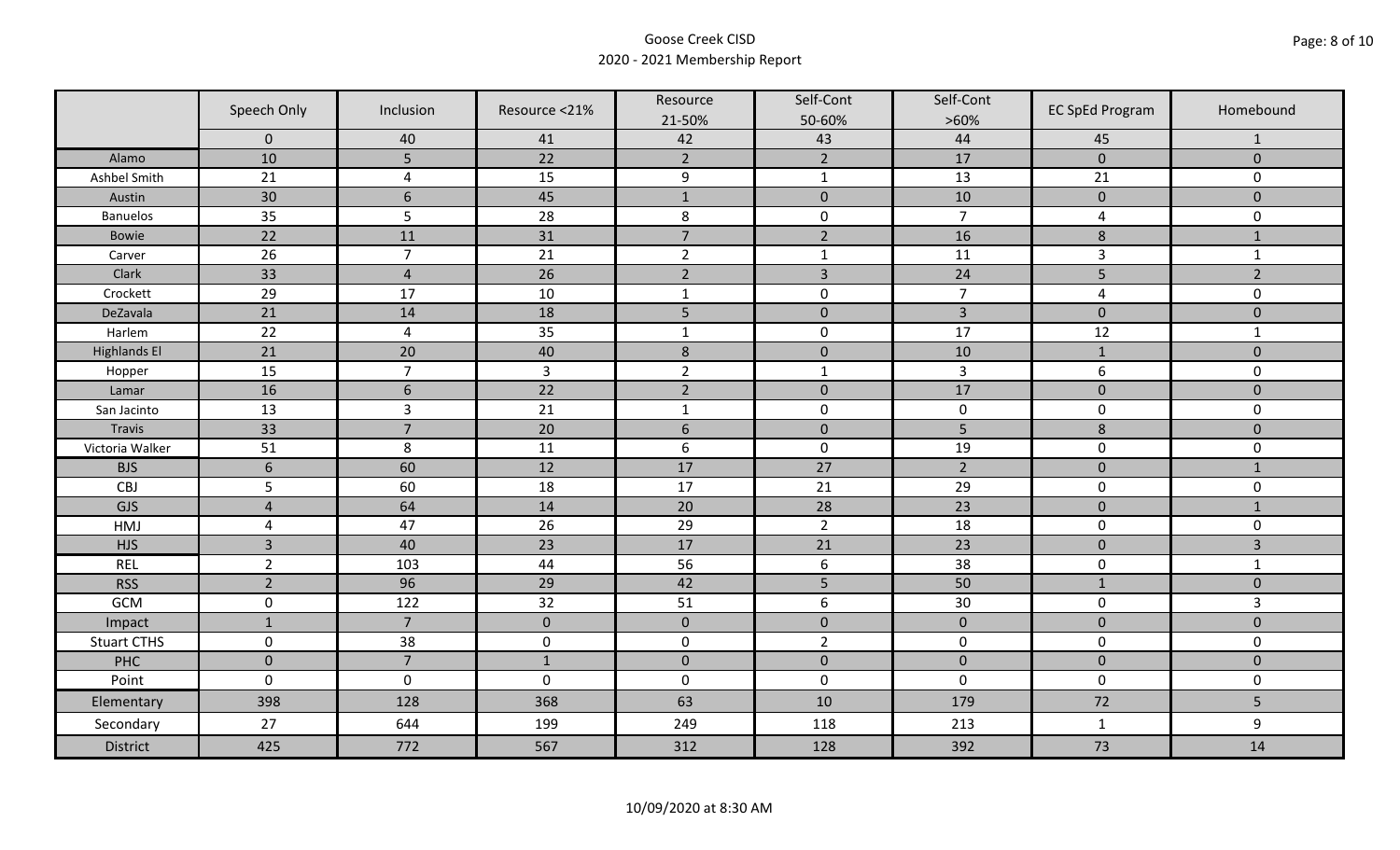|                     | At-Risk | SpEd           | GT             | <b>LEP</b>     | Migrant        | Econ Dis       | Dyslexia       | 504          |
|---------------------|---------|----------------|----------------|----------------|----------------|----------------|----------------|--------------|
| Alamo               | 432     | 58             | 52             | 210            | $\mathbf{1}$   | 33             | 17             | 29           |
| Ashbel Smith        | 376     | 85             | 35             | 231            | $\overline{3}$ | 36             | 5 <sup>5</sup> | 12           |
| Austin              | 358     | 93             | 92             | 225            | 9              | 36             | 20             | 42           |
| <b>Banuelos</b>     | 306     | 87             | 88             | 183            | $\mathbf{1}$   | 41             | 16             | 37           |
| Bowie               | 404     | 100            | 37             | 154            | $\overline{3}$ | 33             | 10             | 29           |
| Carver              | 289     | 72             | 23             | 180            | $6\,$          | 20             | 12             | 27           |
| Clark               | 277     | 101            | 70             | 57             | $\mathbf{1}$   | 26             | 23             | 48           |
| Crockett            | 278     | 69             | 58             | 175            | $\,8\,$        | 15             | 18             | 31           |
| DeZavala            | 302     | 63             | 33             | 139            | $\overline{3}$ | 26             | 10             | 24           |
| Harlem              | 381     | 92             | 39             | 175            | $6\,$          | 20             | 13             | 29           |
| <b>Highlands El</b> | 299     | 101            | 54             | 185            | $\mathbf{3}$   | 27             | 35             | 77           |
| Hopper              | 201     | 37             | 6              | 115            | $\mathbf 0$    | 50             | $\overline{4}$ | 17           |
| Lamar               | 427     | 64             | 26             | 197            | $\overline{4}$ | 17             | 25             | 35           |
| San Jacinto         | 235     | 38             | 18             | 142            | $\overline{0}$ | 24             | 11             | 22           |
| Travis              | 388     | 79             | 59             | 181            | $\overline{2}$ | 36             | 14             | 31           |
| Victoria Walker     | 326     | 95             | 67             | 174            | $\mathbf{3}$   | 25             | 22             | 41           |
| <b>BJS</b>          | 482     | 130            | 68             | 159            | 5              | 28             | 68             | 113          |
| CBJ                 | 548     | 152            | 107            | 154            | 5              | 26             | 52             | 108          |
| GJS                 | 505     | 157            | 133            | 129            | $\overline{7}$ | 33             | 78             | 130          |
| HMJ                 | 582     | 129            | 62             | 228            | 11             | 16             | 67             | 96           |
| <b>HJS</b>          | 515     | 132            | 140            | 131            | 10             | 32             | 61             | 131          |
| <b>REL</b>          | 839     | 257            | 97             | 239            | 15             | 37             | 106            | 187          |
| <b>RSS</b>          | 761     | 229            | 216            | 196            | 13             | 36             | 109            | 233          |
| <b>GCM</b>          | 1132    | 248            | 203            | 208            | 16             | 40             | 94             | 204          |
| Impact              | 115     | 8              | 73             | $6\phantom{1}$ | $2^{\circ}$    | $6\phantom{1}$ | $\overline{9}$ | 19           |
| <b>Stuart CTHS</b>  | 201     | 40             | 18             | 41             | $\overline{4}$ | 5 <sup>1</sup> | 28             | 52           |
| <b>PHC</b>          | 76      | 8              | $\overline{3}$ | $5\phantom{.}$ | $\mathbf{1}$   | $\overline{2}$ | $\overline{4}$ | 12           |
| Point               | 18      | $\overline{2}$ | $\mathbf{1}$   | $\overline{3}$ | $\overline{0}$ | $\overline{3}$ | $\mathbf 0$    | $\mathbf{1}$ |
| Elementary          | 5279    | 1234           | 757            | 2723           | 53             | 465            | 255            | 531          |
| Secondary           | 5774    | 1492           | 1121           | 1499           | 89             | 264            | 676            | 1286         |
| District            | 11053   | 2726           | 1878           | 4222           | 142            | 729            | 931            | 1817         |